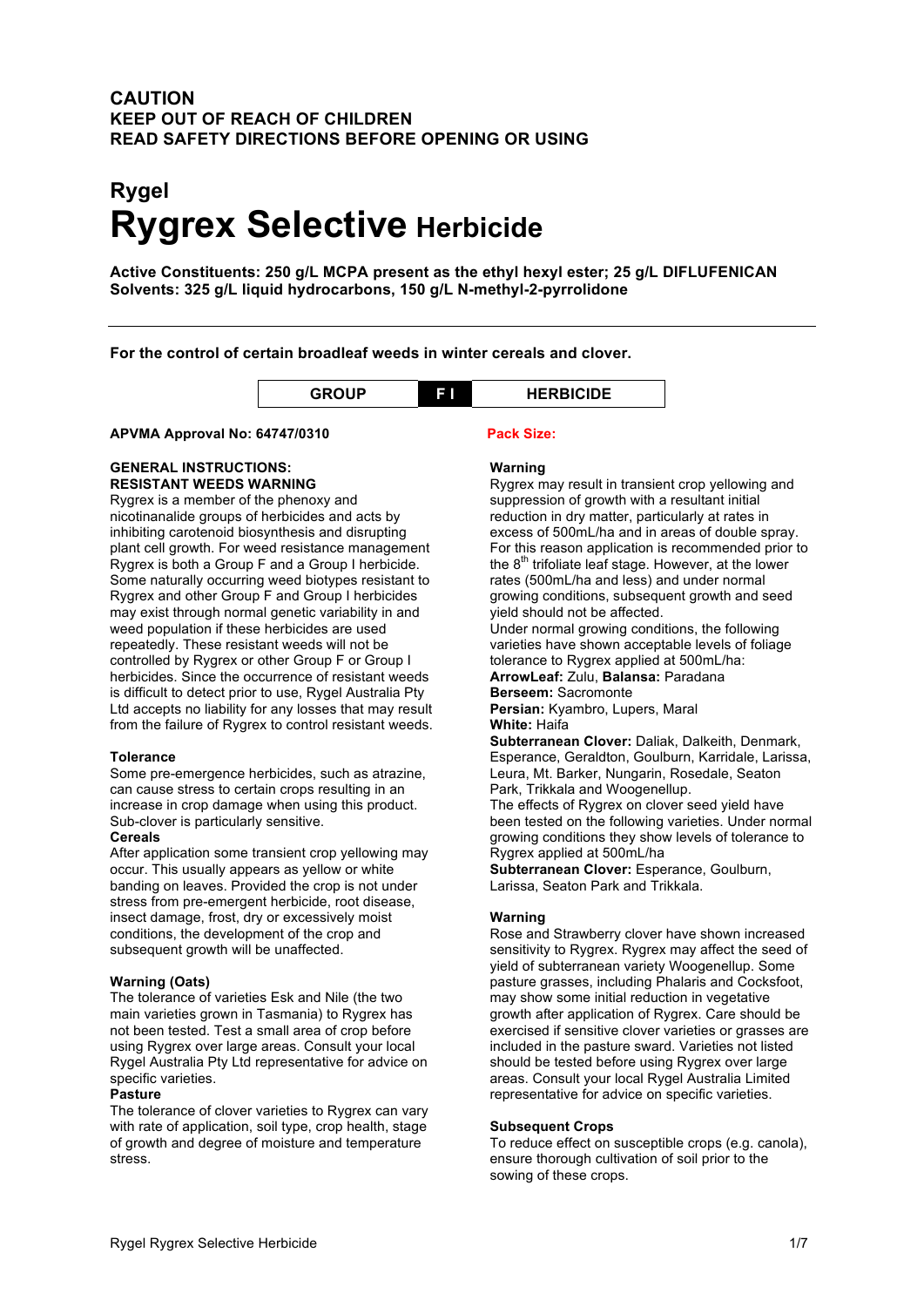### **Mixing**

To ensure even mixing, half fill the spray tank with clean water and add the required amount of product. Agitate thoroughly then add the remainder of the water. Agitate again before spraying commences. Reseal part-used product container immediately after use. Spray mixtures containing Rygrex should not be left to stand overnight. Prolonged periods of exposure to cold temperature could result in settling out of the product in the mixture.

#### **Warning**

The rubber components present in some spraying units may be affected by exposure to the solvents in Rygrex and some other agricultural products. To reduce the risk it is recommended that the spray unit be thoroughly washed with a boom cleaner and fresh water after use. Contact the spray unit manufacturer to determine the suitability of the rubber components for use with agricultural products.

## **Application**

### **Boom Sprayer**

A minimum of 50L of water per hectare should be used, however, for optimum results water rates of 70-100L/ha are recommended. Increase the water volume if weed infestation is heavy or crop cover is dense. Complete coverage of weeds is essential.

### **Selective Herbicide**

**Aircraft (NSW, Vic, SA only)** Apply in a minimum of 30L water per hectare. Effective control will only be achieved where good coverage of leaf surface is achieved.

#### **Compatibility**

The following products are physically compatible with Rygrex as a two-way mixture in the spray tank but should only be used for the crops specified:

| Crop                                                           | Rygrex                | <b>Compatible Product</b>                                                                                                                      |
|----------------------------------------------------------------|-----------------------|------------------------------------------------------------------------------------------------------------------------------------------------|
| Wheat,<br>triticale and<br>cereal rye<br>only                  | Up to<br>750mL/ha     | Hoegrass (also<br>barley), Puma<br>Progress (wild oats<br>only), Tristar Advance<br>$(1.5L \text{ rate only}),$<br>Wildcat (wild oats<br>only) |
| Cereals<br>(including<br>undersown)                            | All rates             | Chlorpyrifos (500g/L),<br>dimethoate,<br>endosulfan                                                                                            |
| Cereals (not<br>undersown)                                     | Up to $500$<br>ml /ha | Rygel Metsulfuron,<br>Rygel Chlorsulfuron,<br>L.V.E. MCPA, Rygel<br>triasulfuron                                                               |
|                                                                | All rates             | Bromoxynil (200g/L),<br>Amine 625, clopyralid,<br>Tordon 50-D, dicamba<br>(900g/kg) (up to 115g<br>only), Eclipse                              |
| Wheat,<br>Barley,<br>Triticale, and<br>Cereal Rye<br>only (not |                       | Rygel Tralkoxydim                                                                                                                              |

| Crop       | Rygrex   | <b>Compatible Product</b> |
|------------|----------|---------------------------|
| undersown) |          |                           |
| Wheat only |          | Rygel Clodinafop          |
| (not       |          |                           |
| undersown) |          |                           |
| Clover     | Up to    | Targa, Fusilade           |
| Sub clover | 750mL/ha | Simazine Liquid,          |
|            |          | Simazine Liquid +         |
|            |          | Nuguat mixture            |
|            | Up to    | 2,4-DB amine              |
|            | 1.0L/ha  | (500g/L)                  |

When mixing with other herbicides, crop yellowing may be enhanced. When mixing with Hoegrass, Wildcat, Puma Progress or Tristar Advance some reduction in the efficacy and speed of action of these products may occur. If the crop is stressed, the application of the herbicide tank-mixtures may cause yield reduction. When mixing with dicamba dry a temporary wilting may be evident in some crops after application. Growers should seek advice before spraying recently released cereal varieties. Use the recommended rates for both herbicides in the tank-mixture as well as the surfactant recommendation of the grass herbicide. If another herbicide is applied as a tank mix, observe the plantback restrictions on that label. DO NOT add surfactant when mixing Rygrex and Rygel **Metsulfuron** 

**Simazine:** Refer to the simazine label for correct application rates, especially with regard to soil types. This product may be mixed in the spray tank with one of the following insecticides according to the directions for use on the product: Hallmark 50EC, Dominex 100EC, Karate, Decis Forte EC, and Talstar.

### **Warning**

DO NOT use crop oils with Rygrex or Rygrex mixtures with other products in cereals. As formulations of other manufacturer's products are beyond the control of Rygel Australia Pty Ltd, all mixtures should be tested prior to mixing commercial quantities.

### **PROTECTION OF CROPS, NATIVE AND OTHER NON-TARGET PLANTS.**

DO NOT apply under weather conditions, or from spraying equipment, that may cause drift onto nearby susceptible plants/crops such as cotton, tobacco, tomatoes, vines, lupins, fruit trees and ornamentals.

### **PROTECTION OF LIVESTOCK Grazing Precaution**

Sprayed weeds may become more palatable to stock and a higher intake of some weeds may result in stock poisoning and death from causes such as nitrate poisoning. Care should be taken especially where capeweed, Paterson's curse and variegated thistles predominate in the pasture. Avoid grazing with young or breading stock. Do not graze horses or pigs on Paterson's curse. If in doubt, contact your nearest Department of Agriculture.

### **PROTECTION OF WILDLIFE, FISH, CRUSTACEANS AND ENVIRONMENT**

Dangerous to fish. DO NOT contaminate streams,